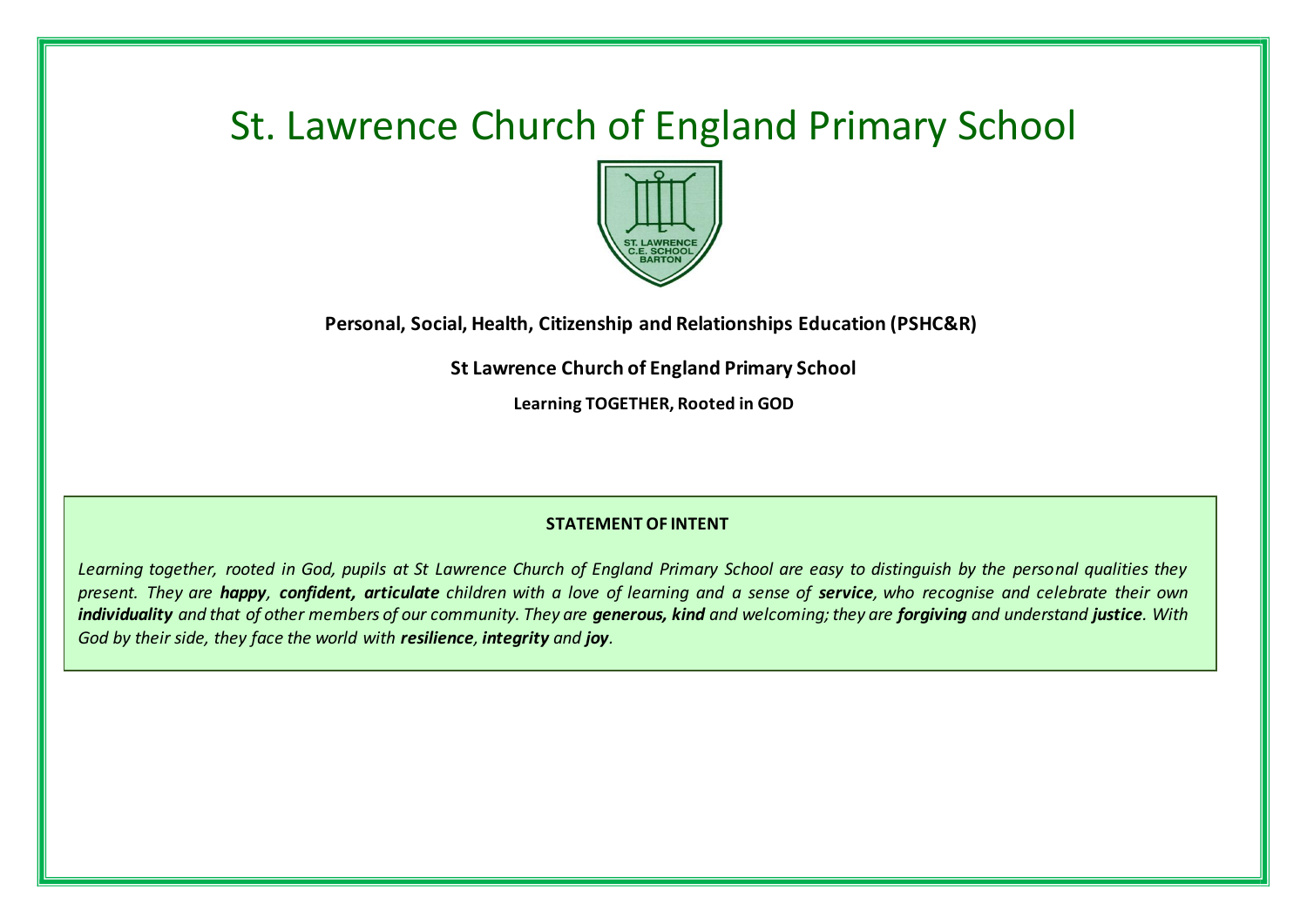At St Lawrence Church of England Primary School, we believe that PSHC&R helps to give pupils the knowledge, skills and understanding they need to lead confident, healthy, independent lives, in order to become informed, active and responsible citizens. Under the new guidance issued by the DfE, by September 2020, Relationships Education at primary school is compulsory. We believe that, to be effective, RSE should always be taught within a broader PSHCE education programme. RSE enhances and is enhanced by learning related to topics including:

 $\checkmark$  anti-bullying

<u>.</u>

- $\checkmark$  keeping safe on and off line
- $\checkmark$  keeping physically and mentally healthy
- $\checkmark$  learning about drugs<sup>1</sup>, alcohol and tobacco
- $\checkmark$  Development of skills and attributes such as communication skills, managing peer pressure, risk management, resilience and decision making.

# The aims of PSHC&R at St Lawrence are to:

- Promote the spiritual, moral, cultural, mental and physical development of all pupils
- Prepare pupils for the opportunities, responsibilities and experiences of later life
- Encourage pupils to value themselves and others
- Allow pupils to acknowledge and appreciate difference and diversity
- Teach pupils how to make informed choices
- Prepare pupils to be positive and active members of a democratic society
- Teach pupils to understand what constitutes a safe and healthy lifestyle
- Provide a framework in which sensitive discussions can take place
- Promote safety in forming and maintaining relationships
- Provide pupils with a toolkit for understanding and managing their emotions
- Provide pupils with the opportunities to consider issues which may affect their own lives and/or the lives of others
- Help pupils to identify the characteristics of healthy relationships, how relationships may affect mental and physical health; and how to stay safe online
- Prepare pupils for puberty, and give them an understanding of sexual development and the importance of health and hygiene
- Help pupils develop feelings of self-respect, confidence and empathy
- Create a positive culture around issues of sexuality and relationships

<sup>&</sup>lt;sup>1</sup> Where appropriate lessons will differentiate between prescribed or over the counter medication (that are safe and legal) from legal drugs such as tobacco and alcohol that can be harmful, drugs that are illegal (e.g. cannabis, heroin, cocaine) and those drugs that are legal when prescribed by an appropriately qualified person but are illegal if taken without such a prescription such as gabapentin, pregabalin, diazepam etc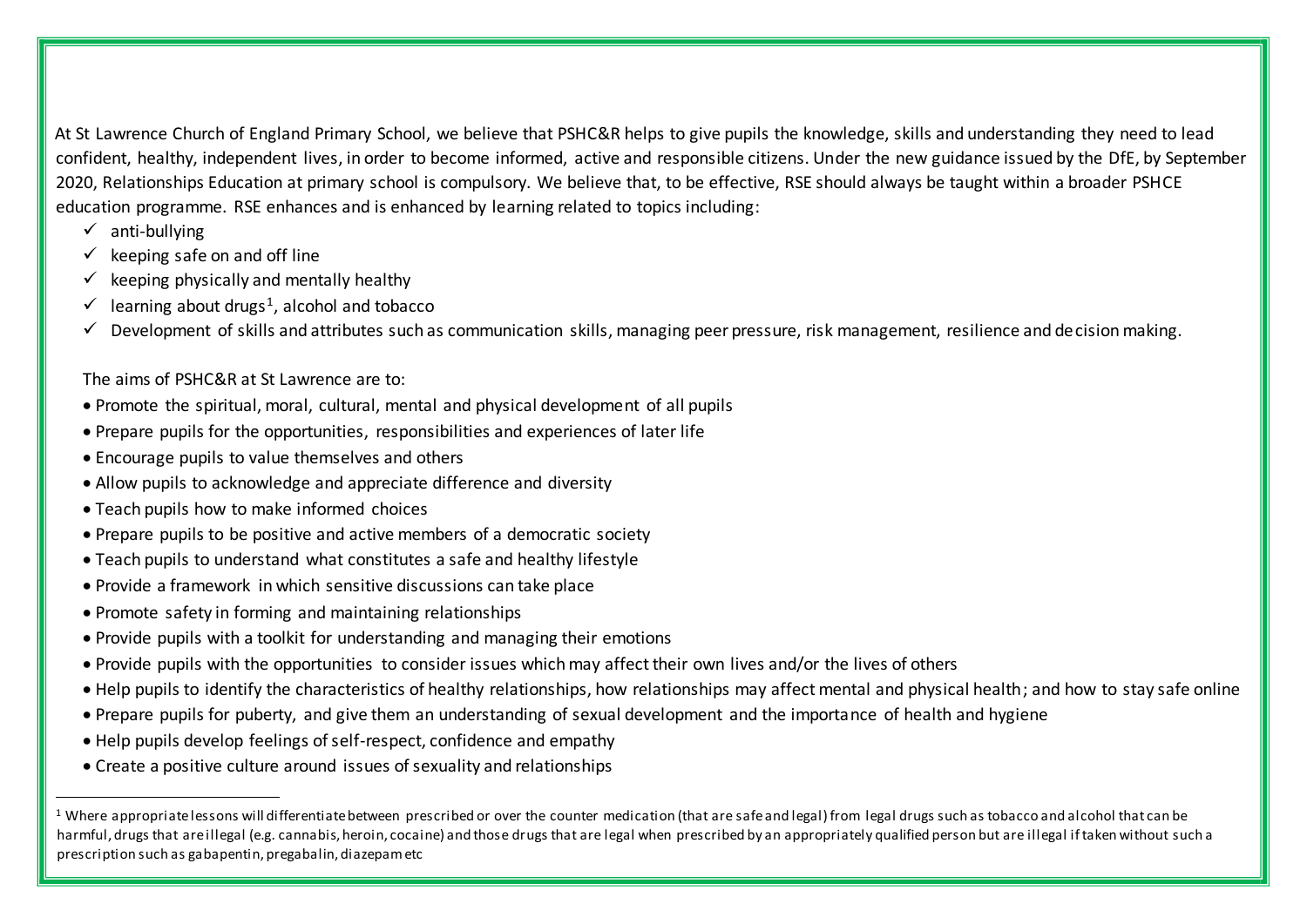Teach pupils the correct vocabulary to describe themselves and their bodies

# **Statutory requirements**

At St Lawrence Church of England Primary School, we teach PSHC&R as set out in this policy. The Department for Education introduced compulsory Relationships Education for primary pupils, and Relationships and Sex Education (RSE) for secondary pupils, from September 2020. From September 2020, it is also compulsory for all schools to teach Health Education. Through these subjects, we want to support all young people to be happy, healthy and safe – we want to equip them for adult life and to make a positive contribution to society. At St Lawrence, in line with our Statement of Intent, we have committed to retain our current choice to continue to teach age-appropriate sex education alongside relationships education.

# **Policy development**

This policy has been developed in consultation with staff, pupils, governors and parents. The consultation and policy development process involved the following steps:

- 1. Review a member of the leadership team, pulled together all relevant information including relevant national guidance
- 2. Staff consultation school staff were given the opportunity to look at the policy and make recommendations.
- 3. Parent consultation We investigated exactly what parent's want from their child's PSHC&R lessons via a parental survey, the results of which have been published on the school website.
- 4. Governor consultation Governors were consulted on the questions contained within the parental survey. The Curriculum Committee received a draft copy of the policy and their comments were taken into account when writing the final draft.
- 5. Ratification the policy was shared with and reviewed by governors and approved by the full Governing Body.

# **Definition**

<u>.</u>

RSE is part of lifelong learning about the emotional, social and physical aspects of growing up, relationships, sex, human sexuality and sexual health. RSE, within PSHCE, aims to give children and young people essential skills for building positive, enjoyable, respectful and non-exploitive relationships and the skills to stay safe both on and off line. It enables pupils to explore their own and other's attitudes and values and builds their self-esteem and confidence to view their own sexuality positively. RSE is not about the promotion of sexual activity<sup>2</sup>.

<sup>&</sup>lt;sup>2</sup> The teaching around relationships and sexuality should be non-partisan and inclusive but as part of that, there is an acknowledgement that there are different views held by some faith groups.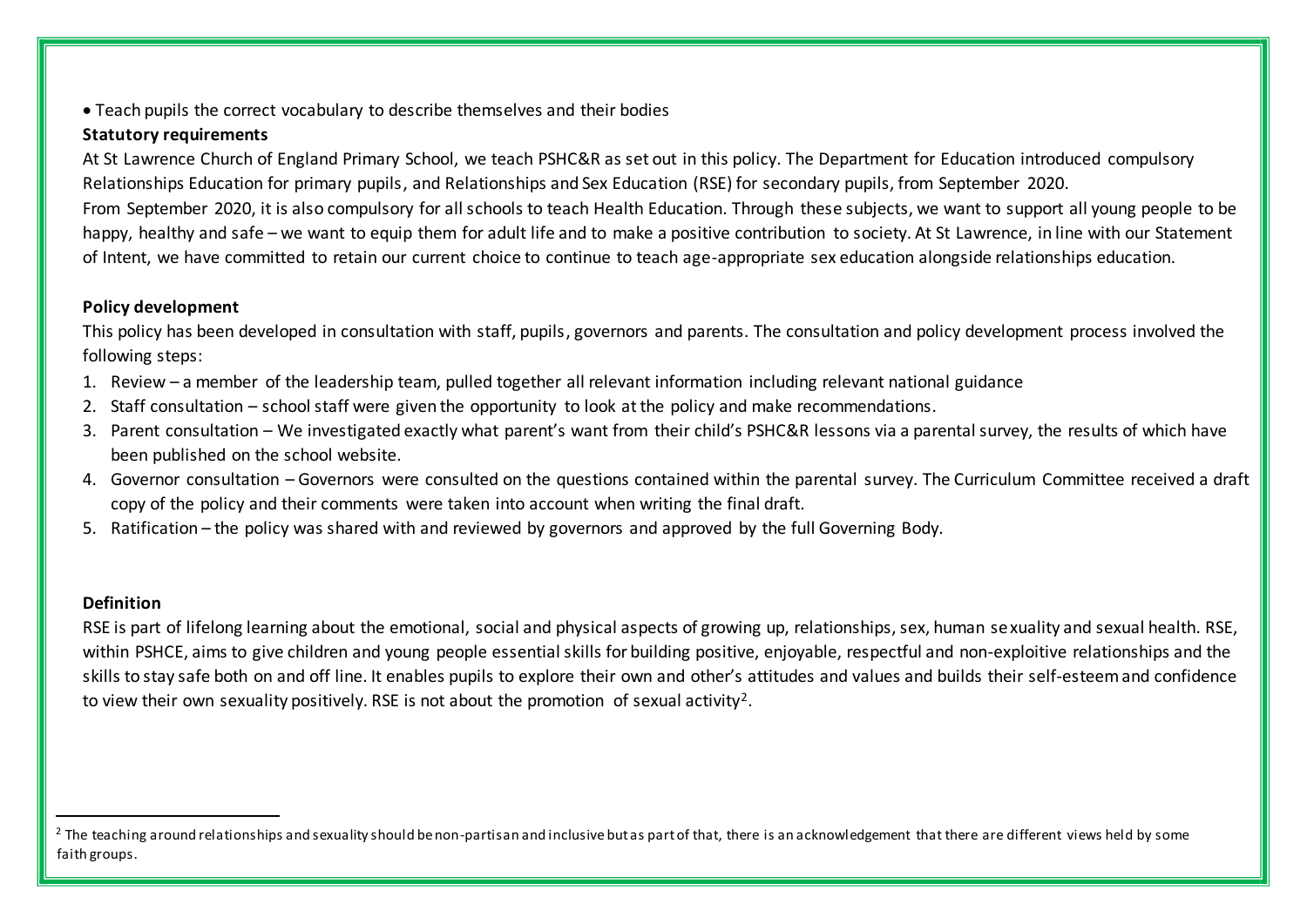#### **Delivery of PSHC&R**

RSE is taught within the personal, social and health (PSHC&R) education curriculum. Some biological aspects of sex education are taught within the science curriculum. At St Lawrence, we follow a PSHC&R scheme of work for Years 1-6. These lessons are based around a theme that changes half-termly. At St Lawrence, we believe that pupils should be taught about the society in which they are growing up. These subjects are designed to foster respect for others and for difference, and to educate pupils about healthy relationships.

We believe that RSE should meet the needs of all pupils, whatever their developing sexuality or identity – this should include age-appropriate teaching about different types of relationships in the context of the law. Pupils should receive teaching on LGBT relationships, which is delivered at St Lawrence, for example, through teaching about different types of family, including those with same sex parents.

#### **Pupils with SEND**

As far as is appropriate, pupils with special educational needs should follow the same PSHC&R education programme as all other students. Careful consideration is given concerning the level of differentiation needed, and in some cases the content or delivery will have to be adapted. Teachers and/or learning support assistants work with individual pupils where required, and when appropriate. It is not the school's policy to withdraw pupils with special educational needs from PSHC&R education to catch up on other national curriculum subjects: these aspects of personal and social development are as important to all pupils as their academic achievement.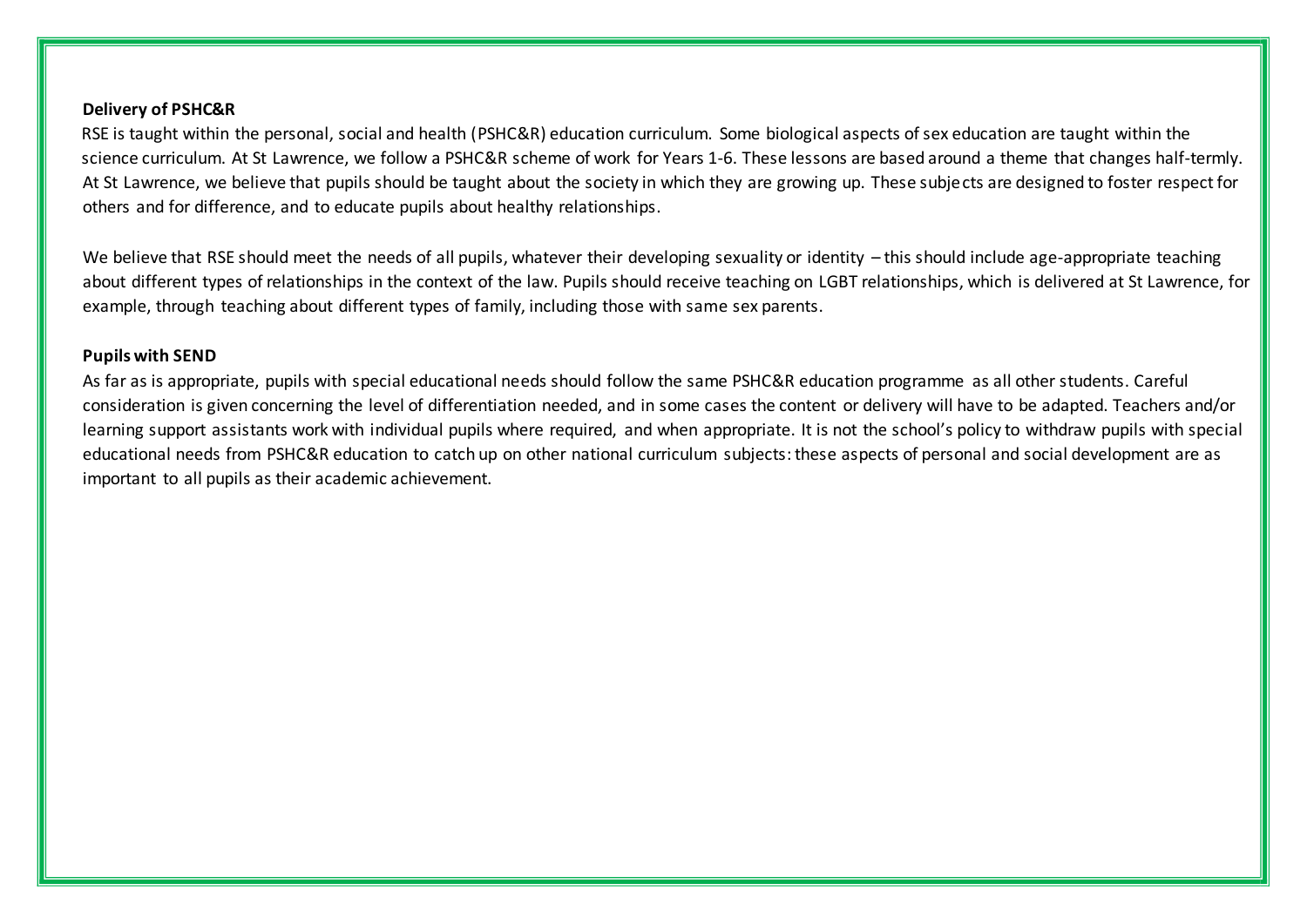|           | Autumn 1                                                                                                            | Autumn 2                                                                                                      | Spring 1                                                                                                                           | Spring 2                                                                                                                                                            | Summer 1                                                                                                                                                         | Summer 2                                                                                                                                                                                    |
|-----------|---------------------------------------------------------------------------------------------------------------------|---------------------------------------------------------------------------------------------------------------|------------------------------------------------------------------------------------------------------------------------------------|---------------------------------------------------------------------------------------------------------------------------------------------------------------------|------------------------------------------------------------------------------------------------------------------------------------------------------------------|---------------------------------------------------------------------------------------------------------------------------------------------------------------------------------------------|
|           | <b>Healthy and happy</b><br>friendships                                                                             | <b>Similarities and</b><br>differences                                                                        | <b>Caring and</b><br>responsibility                                                                                                | <b>Families and</b><br>committed<br>relationships                                                                                                                   | Healthy bodies,<br>healthy minds                                                                                                                                 | <b>Coping with</b><br>change                                                                                                                                                                |
| <b>Y1</b> | Forming friendships and<br>how kind or unkind<br>behaviours impact other<br>people                                  | Similarities and differences<br>between people and how to<br>respect and celebrate these.                     | Identifying who our special<br>people are and how they keep<br>us safe.                                                            | What a family is<br>(including difference<br>and diversity between<br>families), and why<br>families are important<br>and special.                                  | Our bodies and the<br>amazing things they<br>can do. Learning the<br>correct names for<br>different body parts                                                   | Growing from young to<br>old and how we have<br>changed since we were<br>born.                                                                                                              |
| <b>Y2</b> | Understanding what makes<br>a happy friendship.<br>Recognising personal<br>boundaries and safe/unsafe<br>situations | Exploring different strengths<br>and abilities. Understanding<br>and challenging stereotypes.                 | The different communities and<br>groups we belong to and how<br>we help and support one<br>another within these.                   | The different people in<br>our families, and how<br>families vary.                                                                                                  | Ways to stay healthy,<br>including safe and<br>unsafe use of<br>household products<br>and medicines.                                                             | Exploring how our<br>bodies and needs<br>change as we grow<br>older. Aspirations and<br>goal setting.                                                                                       |
| <b>Y3</b> | Being a good friend and<br>respecting personal space.<br>Strategies for resilience                                  | Respecting and valuing<br>differences. Shared values of<br>communities.                                       | Our responsibilities and ways<br>we can care and show respect<br>for others.                                                       | Different types of<br>committed<br>relationships and the<br>basic characteristics of<br>these.                                                                      | Maintaining physical<br>and mental wellbeing,<br>through healthy eating,<br>sleep and keeping<br>clean.                                                          | Coping with feelings<br>around the changes in<br>our lives.                                                                                                                                 |
| <b>Y4</b> | Solving friendship<br>difficulties. How to actif<br>someone invades your<br>privacy or personal<br>boundaries.      | Identity and diversity. Seeing<br>different perspectives and not<br>making judgements based on<br>appearance. | Rights and responsibilities<br>within families and wider<br>society, including the UN<br>Convention on the Rights of<br>the Child. | The range of<br>relationships we<br>experience in our<br>everyday lives. How to<br>understand the<br>differences between<br>types of relationships<br>we encounter. | Influences on our<br>health and wellbeing,<br>including friends,<br>family and media, and<br>awareness of how<br>these can affect<br>personal health<br>choices. | How our bodies change<br>as we enter puberty,<br>including hygiene<br>needs and<br>menstruation.<br>(The children will be<br>split into two groups<br>of boys and girls for<br>this topic.) |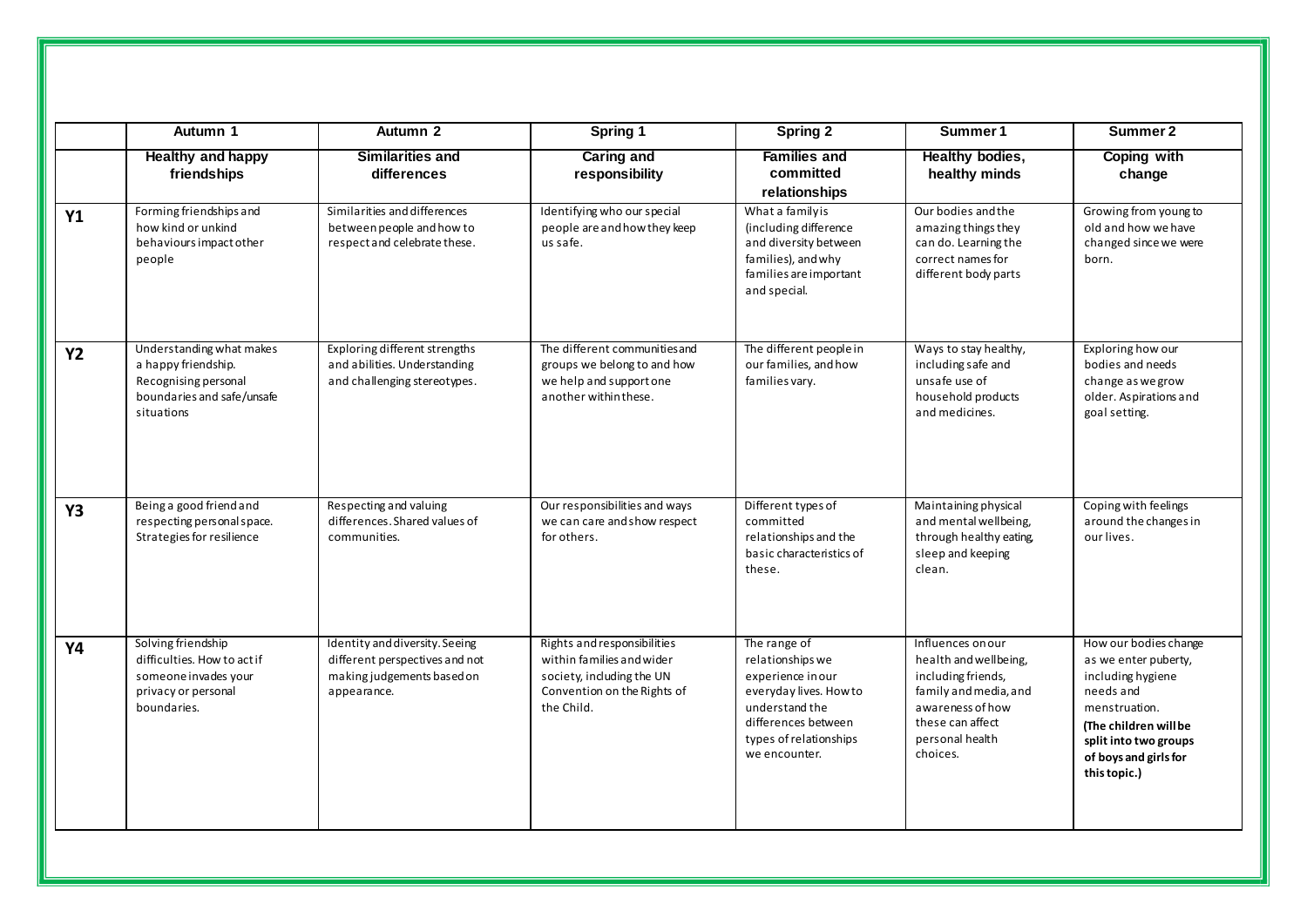| <b>Y5</b> | Identity and peer pressure<br>off- and online. Positive<br>emotional health and<br>wellbeing. | Celebrating strengths, setting<br>goals and keeping ourselves<br>safe online.                               | How our care needs change<br>and the effects of loneliness<br>and isolation. Ways in which<br>we can show care in the<br>community. | The characteristics of<br>healthy, positive and<br>committed<br>relationships, and how<br>these developas<br>people grow older.        | Our unique bodies and<br>self-acceptance -<br>valuing our bodies and<br>minds; lifestyle habits<br>(including alcohol,<br>tobacco and drugs) and<br>their effects on<br>wellbeing | How puberty changes<br>can affect our<br>emotions and ways to<br>manage this; questions<br>about puberty and<br>change.<br>(The children will be<br>split into two groups<br>of boys and girls for<br>this topic.) |
|-----------|-----------------------------------------------------------------------------------------------|-------------------------------------------------------------------------------------------------------------|-------------------------------------------------------------------------------------------------------------------------------------|----------------------------------------------------------------------------------------------------------------------------------------|-----------------------------------------------------------------------------------------------------------------------------------------------------------------------------------|--------------------------------------------------------------------------------------------------------------------------------------------------------------------------------------------------------------------|
| <b>Y6</b> | How relationships evolve as<br>we grow? How to cope with<br>a wider range of emotions.        | Identity and behaviour online<br>and offline. Reflecting on how<br>people feel when they don't 'fit<br>in'. | How we can take more<br>responsibility for self-care and<br>who cares for us as we grow<br>older, including at secondary<br>school. | Being the healthiest<br>me: ongoing self-care<br>of bodies and minds,<br>including ways to<br>prevent and manage<br>mental ill-health. | Ways to manage the<br>increasing<br>responsibilities and<br>emotional effects of<br>life changes.                                                                                 | Transition to High<br>school.                                                                                                                                                                                      |

# **Roles and responsibilities**

The governing body will approve the PSHC&R policy.

The PSHC&R subject lead and the head teacher are responsible for ensuring that PSHC&R is taught consistently and effectively across the school, and for managing requests to withdraw pupils from components of RSE.

# **Staff**

Staff are responsible for:

- Delivering PSHC&R in a sensitive way
- Modelling positive attitudes to RSE
- Monitoring progress
- Responding to the needs of individual pupils
- Responding appropriately to pupils whose parents wish them to be withdrawn from the [non- statutory/non-science] components of PSHCE and RSE.

 Staff do not have the right to opt out of teaching PSHC&R. Staff who have concerns about teaching RSE are encouraged to discuss this with the head teacher.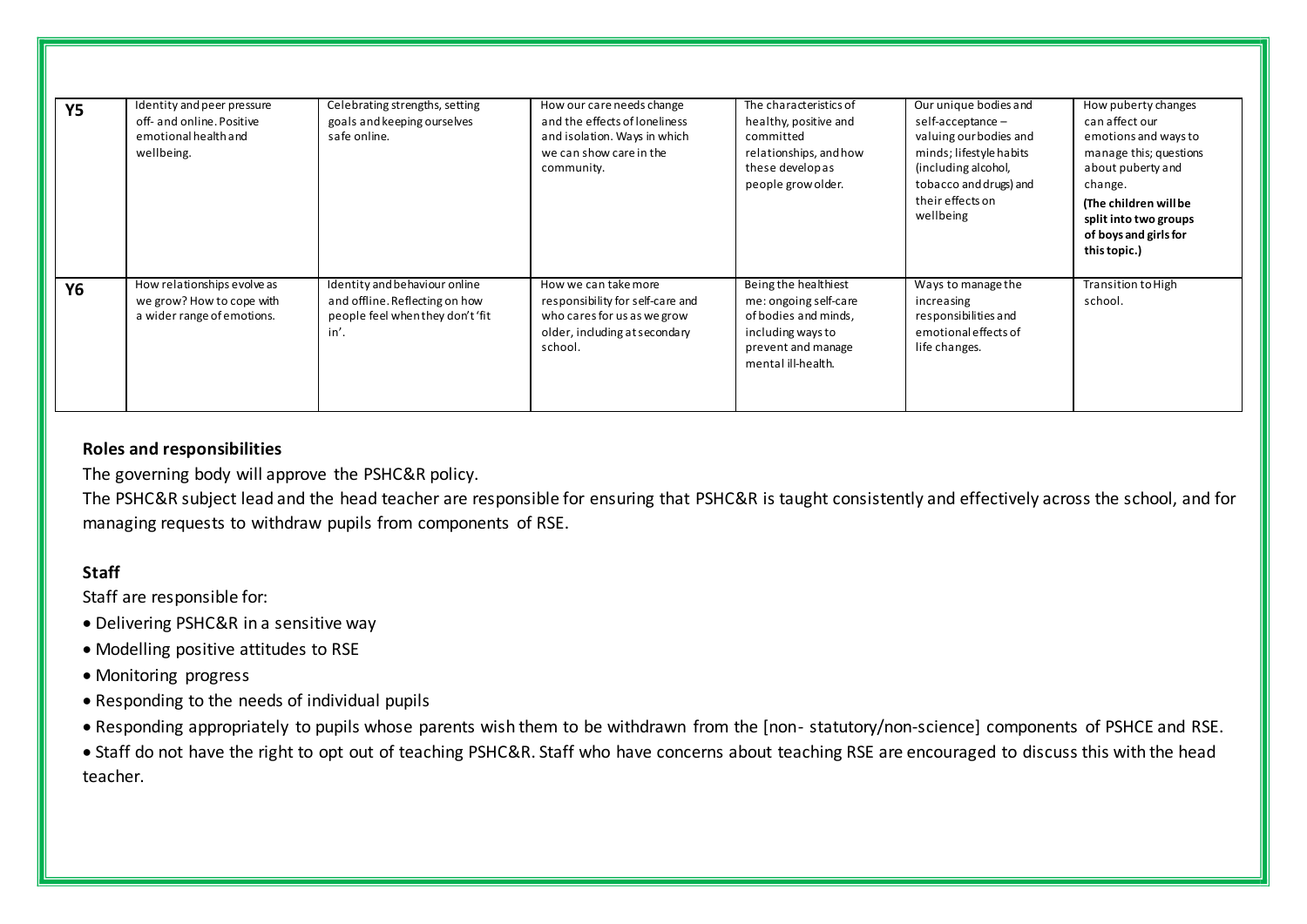#### **Pupils**

Pupils are expected to engage fully in PSHC&R and, when discussing issues related to RSE, treat others with respect and sensitivity.

## **Parents' right to withdraw**

St Lawrence is well aware that the primary role in children's relationships and sex education lies with parents and carers. We wish to build a positive and supportive relationship with the parents of children at our school through mutual understanding, trust and co-operation.

In promoting this objective we:

- Make available online, via the school's website, this PSHC&R Policy;
- Answer any questions that parents may have about the PSHC&R education of their child;
- Take seriously any issue that parents raise with teachers or governors about this policy or the arrangements for PSHC&R in the school;

• Inform parents about the best practice known with regard to RSE, so that the teaching in school supports the key messages that parents and carers give to children at home. We believe that, through this mutual exchange of knowledge and information, children will benefit from being given consistent messages about their changing body and their increasing responsibilities. We have committed to a retain parents' right to withdraw their child from sex education within RSE (other than sex education in the National Curriculum as part of science). There is no right to withdraw from Relationships Education at primary or secondary as we believe the contents of these subjects – such as family, friendship and safety (including online safety) – are important lessons for all children. If a parent wishes their child to be withdrawn from the sex education elements of RSE, they should discuss this with the head teacher, and make it clear which aspects of the programme they do not wish their child to participate in.

Parents should be aware that schools are legally required to provide a broad, balanced curriculum. Sex education topics can arise incidentally and overlap with relationships education lessons and it is not possible to withdraw pupils from these relatively limited and often unplanned discussions. Requests for withdrawal should be put in writing and addressed to the head teacher. A copy of withdrawal requests will be placed in the pupil's educational record. The head teacher will discuss the request with parents and take appropriate action. Alternative work will be given to pupils who are withdrawn from these lessons.

# **Training**

Staff are equipped to deliver PSHC&R and it is included in our continuing professional development during Staff meetings and INSET. The subject lead will also invite visitors from outside the school, such as school nurses or sexual health professionals, to provide support and training to staff teaching RSE.